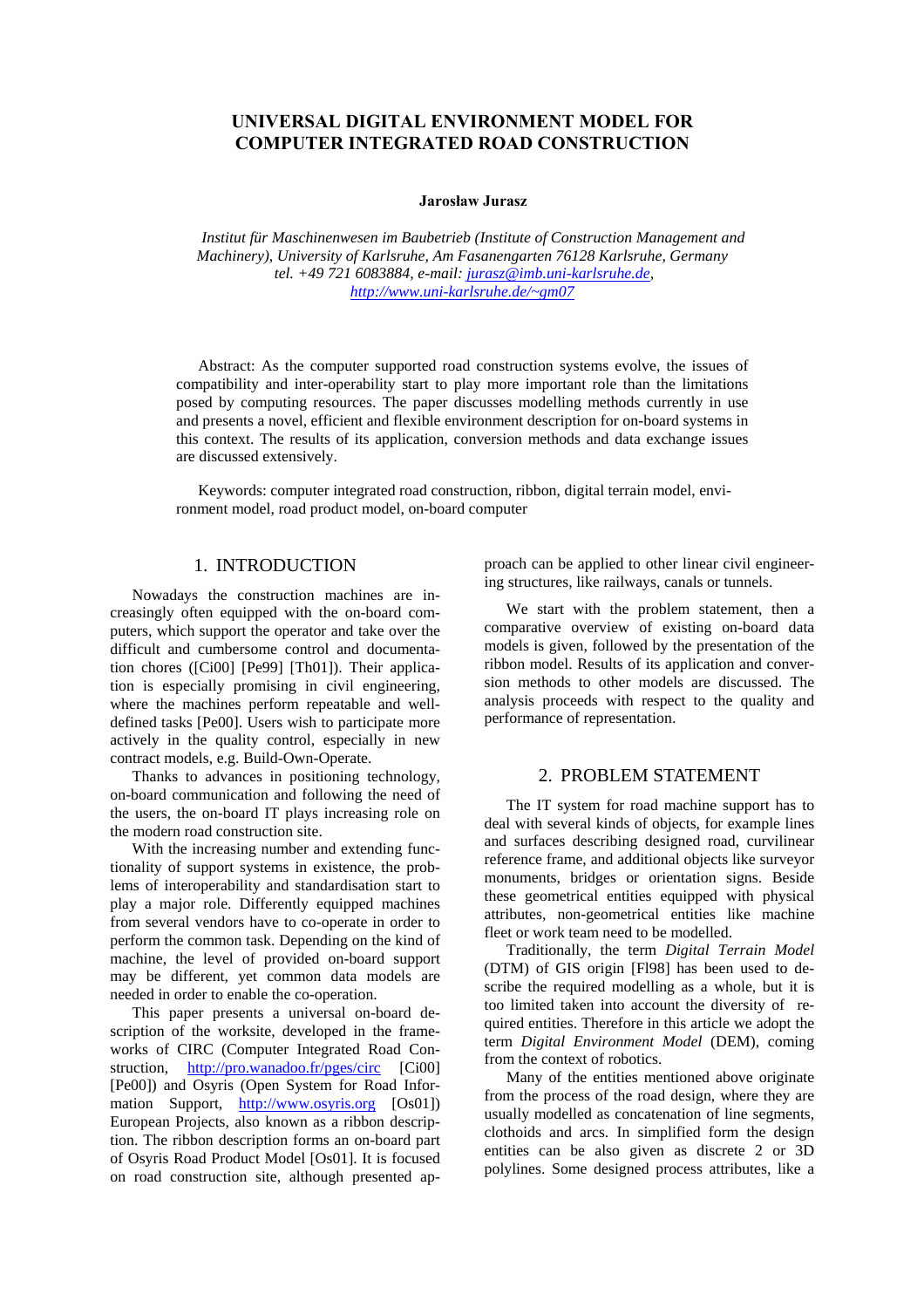material type or an optimal temperature range are often not provided digitally.

In the course of the project execution the designed description is augmented by the trajectory of machine tool, as defined by the positioning and the tool geometry. The process parameters, e.g. the material temperature or the current vibration amplitude can be attached to each position, thus forming the description of the actual road surface, but also of the processes which influenced it.

The geometrical objects mentioned lie mostly along the site axis and can be conveniently represented in the curvilinear co-ordinate system. They exist within elongated and flat realm, specific to road construction. It is also anisotropic in the sense, that characteristic sizes in a curvilinear co-ordinate system differ widely, for example the typical grid size could be 2 m in longitudinal, 0.5 m in lateral and 1 cm in the vertical direction. That is why specialised ways of representing the road objects are needed, as compared to methods applied in allpurpose CAD and CAM systems.

Following Peyret's classification [Pe99], the universal DEM should support the following groups of machines:

- a) Surfacing machines (eg. compactors)
- b) Profiling machines (eg. pavers, graders)
- c) Earth moving and mining machines (eg. bulldozers, wheel loaders)
- d) Drilling machines.

On an asphalt pavement worksite, data exchange is required between surfacing and profiling machines, whereas in the case of earthwork site the cooperation between the earth moving and profiling machines is necessary. We do not discuss the drilling machines in this paper. Two operation modes are possible: online exchange through the wireless site network or offline data gathering using mass memory medium. In any case, the DEM should allow for efficient combining and exchanging of data between different machine groups.

# 3. STATE OF THE ART

The DEMs in current use follow one of the two dual paradigms: raster or vector description. Vector description is an entity based view, where objects fill up the space, and raster description is a space oriented view, where each point in space has some properties. Neither model appears to be superior in all tasks.

Taking into account the application area, the models in use can be further classified into the following groups:

 *Raster descriptions* are simple and effective, but lossy in the sense, that the rasterisation process cannot be inverted. Conversion between different rasters is difficult and the produced image of the achieved work is not intuitive. Raster modelling is commonly used for compaction documentation [Th01].

- Multiple polyline (*multi-polyline*) representations, also known as *spaghetti models* [Fl98], are simplified DTMs as used by many levelling systems. They allow exact tool control, but are often limited to the design description only. The polylines represent longitudinal or cross profiles. Existing implementations often pose limitations, for example the points have to be implicitly paired.
- DTMs based on *Triangulated Irregular Networks* (TINs) originate from surveying and GIS applications and are focused at representing a static, complex 3D geometry. They are used for earthwork applications. However, the tool trajectory is not readily described by triangles. Moreover, in this geometry-centric paradigm the process parameters are difficult to place. They should be attributed to triangle edges, which are normally not stored as entities.
- \* The road network databases are complex systems organised around road network topology. They may use a mixture of curvilinear and geographical description and cover wide application areas They are very diverse, depending on national practice. One example of a modern road network model is the German OKSTRA® (Objektkatalog für Straßen- und Verkehrwesen, http://www.okstra.de).

It can be easily seen that conversion of information between these descriptions can be a cumbersome task, and information loss is inevitable.

## 4. RIBBON DESCRIPTION

The ribbon description is based on the observation that the smooth curves and surfaces of the road can be well approximated by multiple piecewiselinear structures, like polylines and sets of polygons. The ribbons described in this article are basically concatenations of quadrilaterals (see Figure 1.). However, to model triangles and polylines it is necessary to allow the degenerated (double) vertices. The ribbon may have at most 2 degenerate vertices, thus the quadrilaterals may be reduced to triangles or line segments. The points can be modelled by the vertices alone.

Our ribbon can be viewed as a generalisation of a polyline; it is a polyline with width, which is oriented in 3D space. The width is non-negative and may vary along the ribbon. For example, the width is a non-zero constant for ribbon describing the surface treated by the machine, variable for road surface ribbon and zero for line ribbons.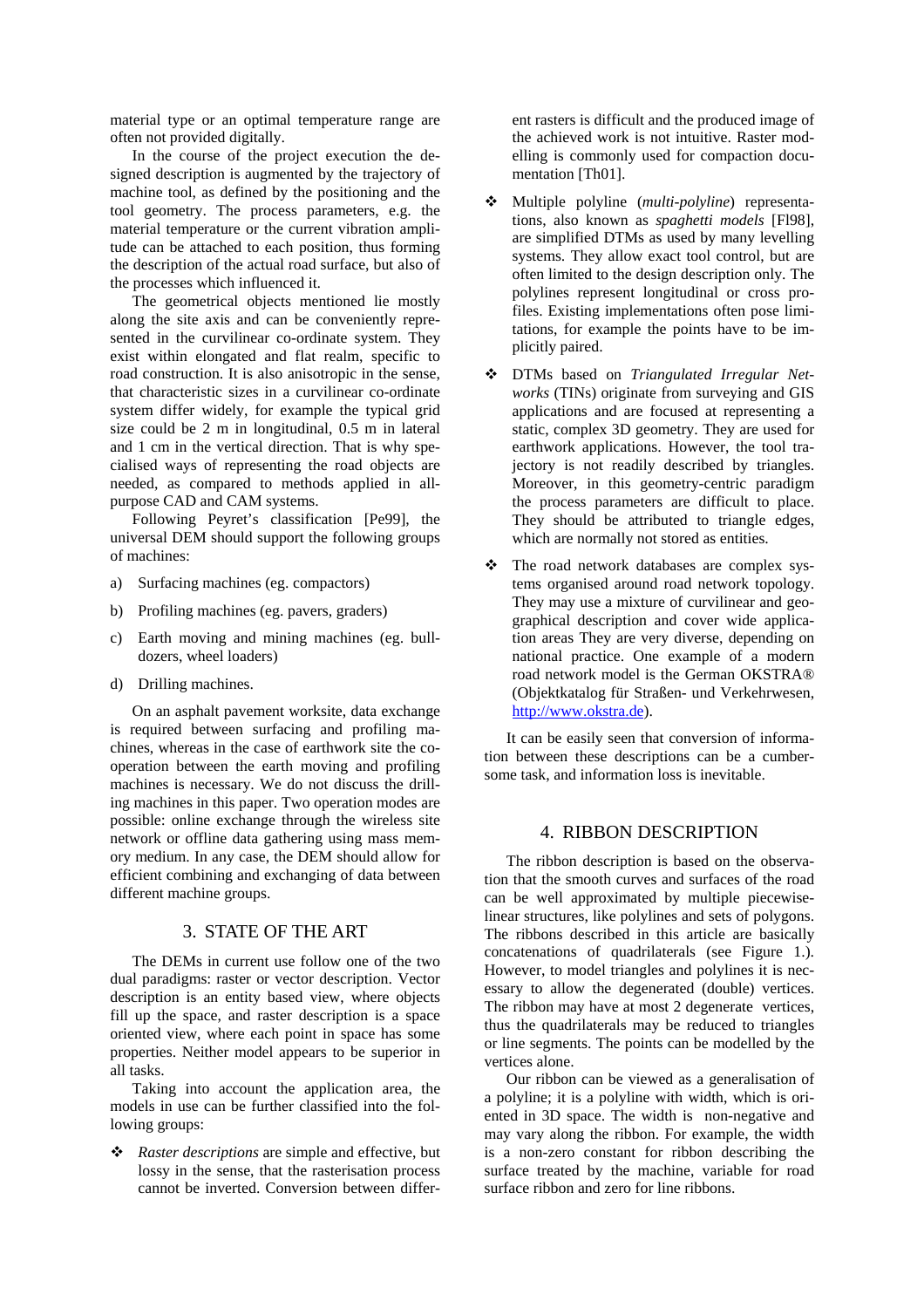

Figure 1. Three sample ribbons

Some classes of continuous ribbons and their basic properties are discussed in a survey by Rosenfeld [Ro86]. Given a curve called "axis" or "spine" and a planar figure called generator, the ribbon can be created by moving the generator along the axis. Our ribbon can be classified as a discrete, generalised, case of Brooks ribbon. Brook's ribbon generator is a line segment making fixed angle with the axis, in our case this is not required.

Bhattacharya and Rosenfeld [Bh95] have studied geometric and topological properties of discrete ribbons, concentrating on triangular and rectangular ones. It has been shown that quadrangular data models have advantages over triangles in the domains of scattered data analysis and elasticity analysis based on finite element methods. Continuous ribbons are used in modelling of DNA structures.

The length of the generator is called ribbon width. The ribbon axis is itself a ribbon of the width zero. The vertices of the ribbon axis are called ribbon nodes. The co-ordinates and the width are the obligatory node parameters. It is optional for the node to have various attributes, for example time or speed.

## 5. CONVERSION ALGORITHMS

#### *5.1. Ribbonisation*

The incoming data is converted into ribbons in the process called "ribbonisation". Points, polylines and processed areas can be readily inserted into ribbons. Thus, conversion from raster and line representations to the ribbons is straightforward. However, incoming polygons and surfaces have to be quadrangulated prior to inserting into the ribbons.

Ribbonisation of the design geometry is commonly performed only once per session and is therefore not time-critical. However, its quality has great impact on the memory requirements and the time complexity of the further processing, in particular on the visualisation process.

A multi-polyline model, as well as "narrow" polygons, can be effectively converted into ribbons in linear time by Delaunay ribbonisation (see Figure 2.). The Delaunay tessellations are preferred in many applications, as they are known to maximise the minimal angle, minimise the maximum circumcircle and minimise the maximum containing circle [F<sub>198]</sub>.

This algorithm proceeds incrementally along the curvilinear axis, choosing the shortest of three possible diagonals. Triangles can be inserted to improve the representation. In this way, the skewed data and





The more complex problem of ribbonisation of TIN DTM is specific to the earth moving application and is covered in greater detail in Section 6.3.

### *5.2. Conversion to other representations*

The ribbon description can be converted into raster in real time, for example in the visualisation pipeline. The time complexity is clearly linear. As all the vertices are preserved, the multi-polyline and triangulated DTM can be created easily.

The curvilinear co-ordinates are often required to export the work description to the road in format suitable for network database.

The ribbons can be expressed in the curvilinear, rather than Cartesian co-ordinate system. The case is very important in the practice, as simple curvilinear positioning devices (e.g. odometers, sonic distance meters) are much cheaper and than the absolute ones (e.g. GPS, robotic total stations).

If the ribbons are expressed in the Cartesian coordinate system and the curvilinear reference frame has been ribbonised, it is possible to efficiently convert between the curvilinear and the Cartesian co-ordinate space using the geometric search and projection primitives. In an incremental case, as for the moving machine, the conversion to curvilinear co-ordinates can be done in a constant time.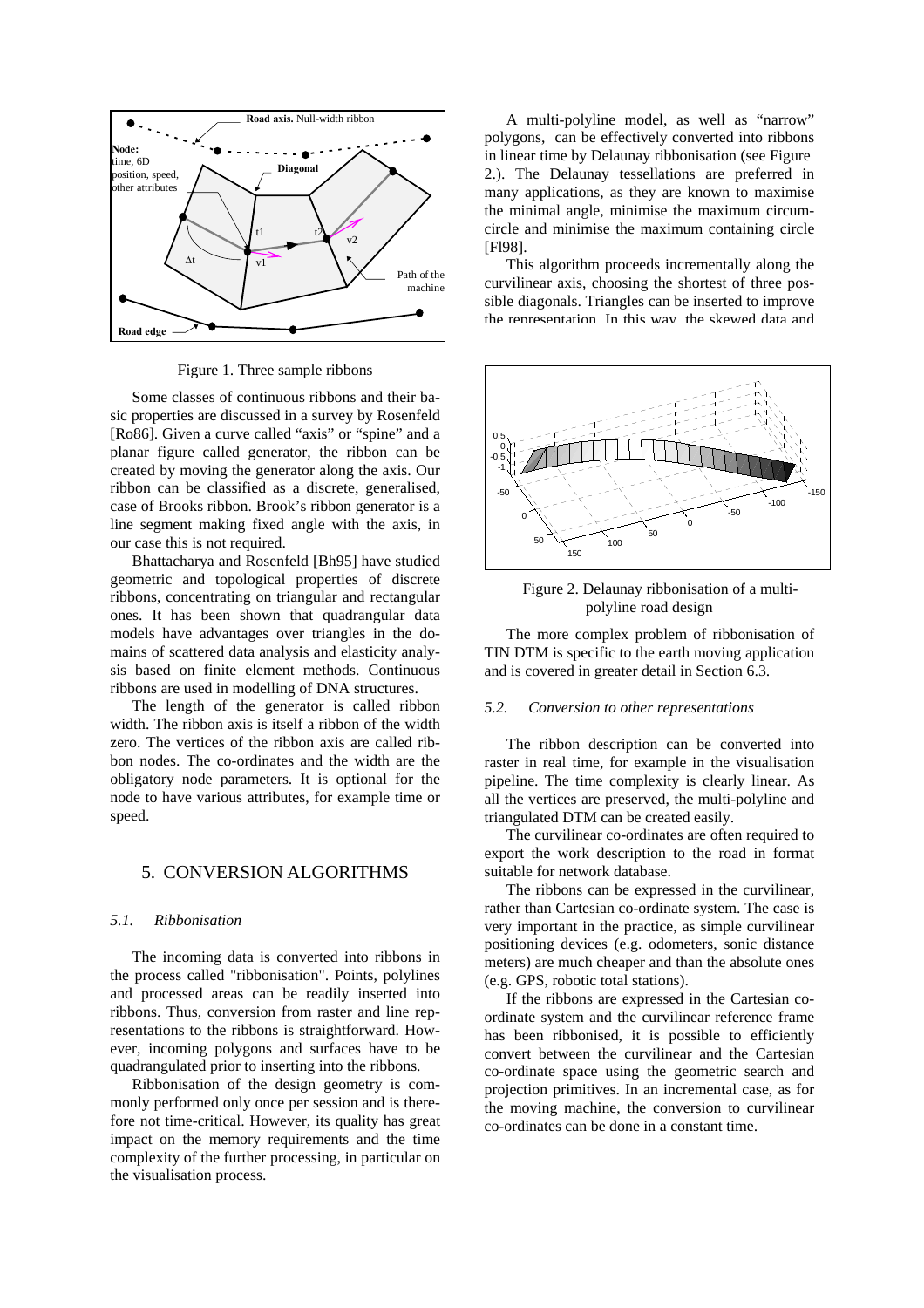### 6. APPLICATION RESULTS

#### *6.1. Surfacing support: compactor*

In the surfacing case the pass map is of particular interest for the operator. It helps to obtain the uniform process result, for example compaction.

The compactor trajectory is described by a selfintersecting ribbon. It is discontinuous due to work breaks, missing positioning data etc. An example of support map based on ribbons, as implemented in CIRCOM system is shown in Figure 3.

The pass map can be effectively calculated in linear time, allowing for a real-time visual feedback (the screen update rate can be as high as 5Hz). The dominant axis has influence on the MMI design, favouring the page-oriented map presentation.



#### Figure 3. Ribbons visualised in compactor system – CIRCOM MMI

In the multi-machine environment the ribbon node is a natural unit of data exchange algorithm [Ci00]. Information management is greatly simplified by ordering imposed by the ribbon representation.

Moreover, thanks to the uniform environment modelling method, it is possible to include the paver in the process information exchange. Thus the laying information can be used to optimise the compaction process. For the sake of universality, the 3D approach may be used uniformly, also for apparently 2D compactor systems. Cost of storing the additional co-ordinate is compensated by uniform handling.

The ribbon description is permanent; it can be quickly stored in mass memory before the system is switched off and loaded upon start. The contents of DEM can be stored repeatedly, so that in the case of the system failure, the last saved state can be restored.

As all the movements of the machines are stored in ribbons, it is possible to export and extensively

analyse the work progress and process information. Alternatively, it is possible to export the pass map in raster form.

#### *6.2. Profiling support: paver, grader*

The main task of the on-board system on the profiling machine is the calculation of the designed elevation, given the current position. The MMI (as implemented in CIRPAV system) consists of an overview map, a cross-section view and a trajectory view (see Figure 4.).



#### Figure 4. Ribbons in profiling application – CIRPAV MMI

In the 3D case the principle of the ribbon representation doesn't guarantee, that the quadrilaterals will be planar (as opposed to the triangular representation). This is not a serious problem in road construction applications, as the represented surfaces are reasonably flat by the design and the process nature. Moreover, the following interpolation strategies can be applied to calculate intermediate values of the ribbon attributes:

- $\triangleq$  linear interpolation along curvilinear axis
- $\div$  bilinear interpolation within quadrilateral
- triangular (barycentric) interpolation. 1 additional bit is required to store the triangular partitioning of quadrilateral
- $\triangle$  stepwise extrapolation especially suitable for attribute values

The interpolation concerns not only the elevation, but also other process parameters.

To assure robust interpolation in the profiling application it is important to guarantee non-self intersection (NSI, [Bh95]) property of generated ribbons.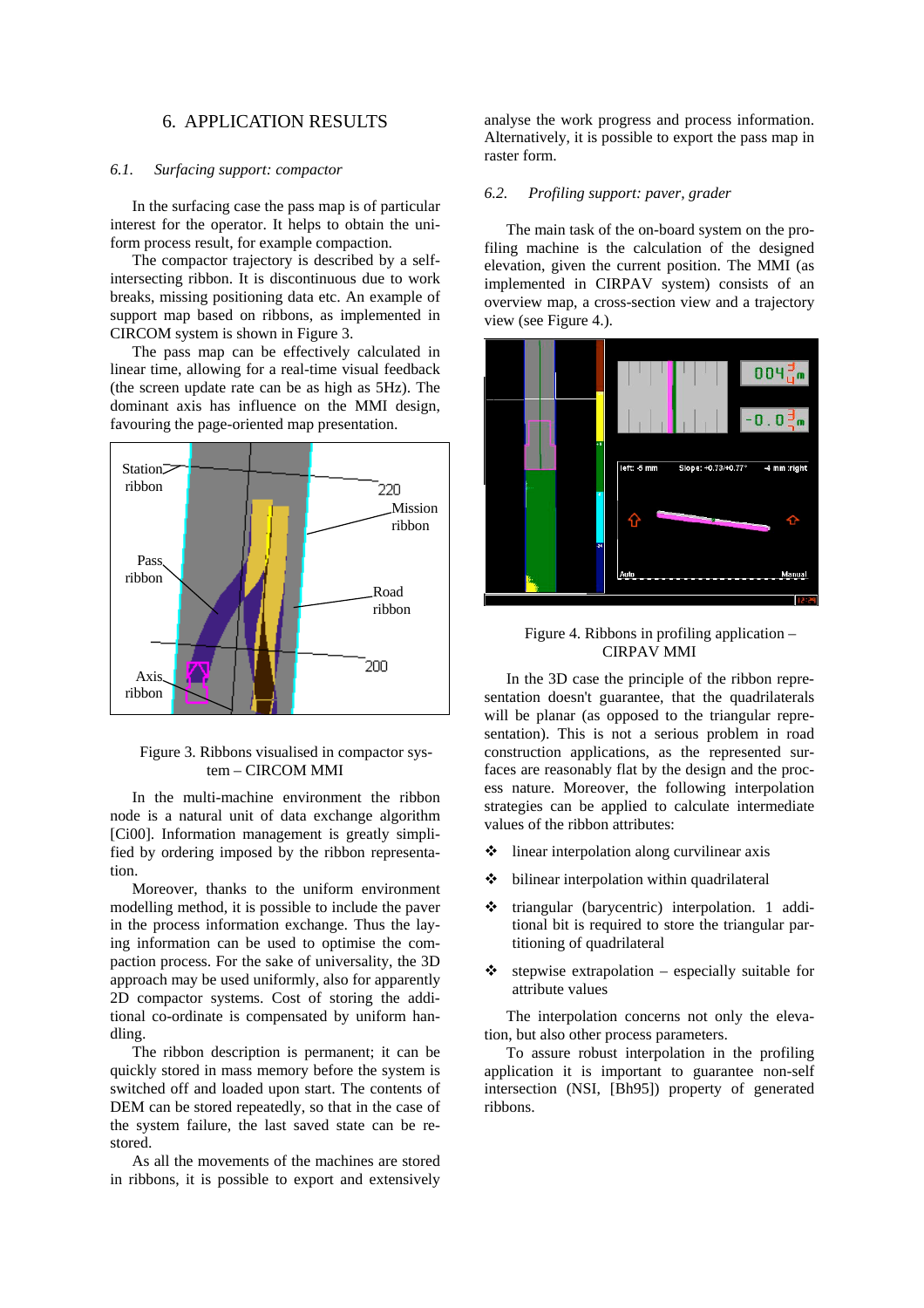The flatness of the ribbon quadrilaterals can be verified upon input. The concept of a set width<sup>1</sup>, well known in the computational geometry, can be used to measure the flatness of quadrilateral.

The flatness guarantee is especially important in levelling tasks and should be kept below the required profiling accuracy (the sub-millimetre range in the case of asphalt pavement). Insufficient flatness indicates poor quality of the design data or too low positioning accuracy or frequency.

## *6.3. Earthmoving support: bulldozer*

To support the earthmoving process a fullfledged DTM is needed, based on points surveyed beforehand and updated in a real-time. The main task of the on-board system in this case is to monitor the volume transfer and calculate and visualise the discrepancies between the actual and the designed surface.

As a triangle is a ribbon of length 1 (with two overlapping vertices), any triangulated surface with N triangles can be identity-converted into a concatenation of N ribbons. However, with two nodes per triangle face, this "naive" representation is not optimal and costs four times more with respect to memory and time compared to the connected ribbon of length N. As mentioned before, finding a good 3D ribbonisation of a DTM based on a TIN is not trivial.

Let's consider a dual graph of triangulation, that is the graph of connections between triangles via common edges. The "naive" representation can be improved by joining the adjacent triangles along the paths in the graph. Moreover, joining of triangles into quadrilaterals may further decrease the number of required nodes. This is possible whenever the entry and exit edges of the quadrilateral are not adjacent ("opposite doors" property).

The related problem of finding optimal triangle strips for fast visualisation of triangulated surfaces has been widely studied by the computational geometry community. The optimal solution requires visiting all triangles along the Hamiltionian path<sup>2</sup>. The problem of finding it is related to the travelling salesperson problem, and thus NP-hard [Ar94]. The additional condition posed by "opposite doors" rule requires the triangulation to be *sequential*, that is the turns in the path need to alternate left-right. The sequential, Hamiltionian triangulation can be used to reduce the number of required nodes, memory and processing time by factor of four and produce the optimal ribbon

 $\overline{a}$ 

However, solving the 3D ribbonisation problem optimally is not practical. In the practically important case of the regular and almost-regular grids the 3D ribbonisation is particularly easy. In the case of irregular grid, fast heuristic methods [Xi99] are known to find sub-optimal sequential strips in linear time. The achieved reduction amounts to 2.7 in the practical case shown in Figure 5.





After a good ribbonisation of an initial state has been found, it needs to be effectively updated in the real time, as the work proceeds. A further research is needed to verify if it is better to repeatedly modify the existing ribbons so as to ensure the NSI property (similar to the profiling system), or to collect the machine paths and create the terrain map cumulatively in the rasterisation process (as in the surfacing system).

### 7. CONCLUSIONS

The main features of the presented ribbon data model are:

- Universality: all the relevant objects on the work site are represented in uniform and coherent way. The possibility of efficient conversion to and from other representations in current use is assured.
- Object paradigm: the physical attributes are compactly stored in the database together with the geometrical objects they apply to.
- Support for the online (site network) and offline data exchange
- $\div$  Exact and fast visualisation.

 $<sup>1</sup>$  Given a set of points P, its width is a minimum</sup> distance between two parallel planes that limit P

 $2$  Hamiltonian cycle/path in undirected graph is a simple cycle/path connecting all vertices. Such a graph is called hamiltonian